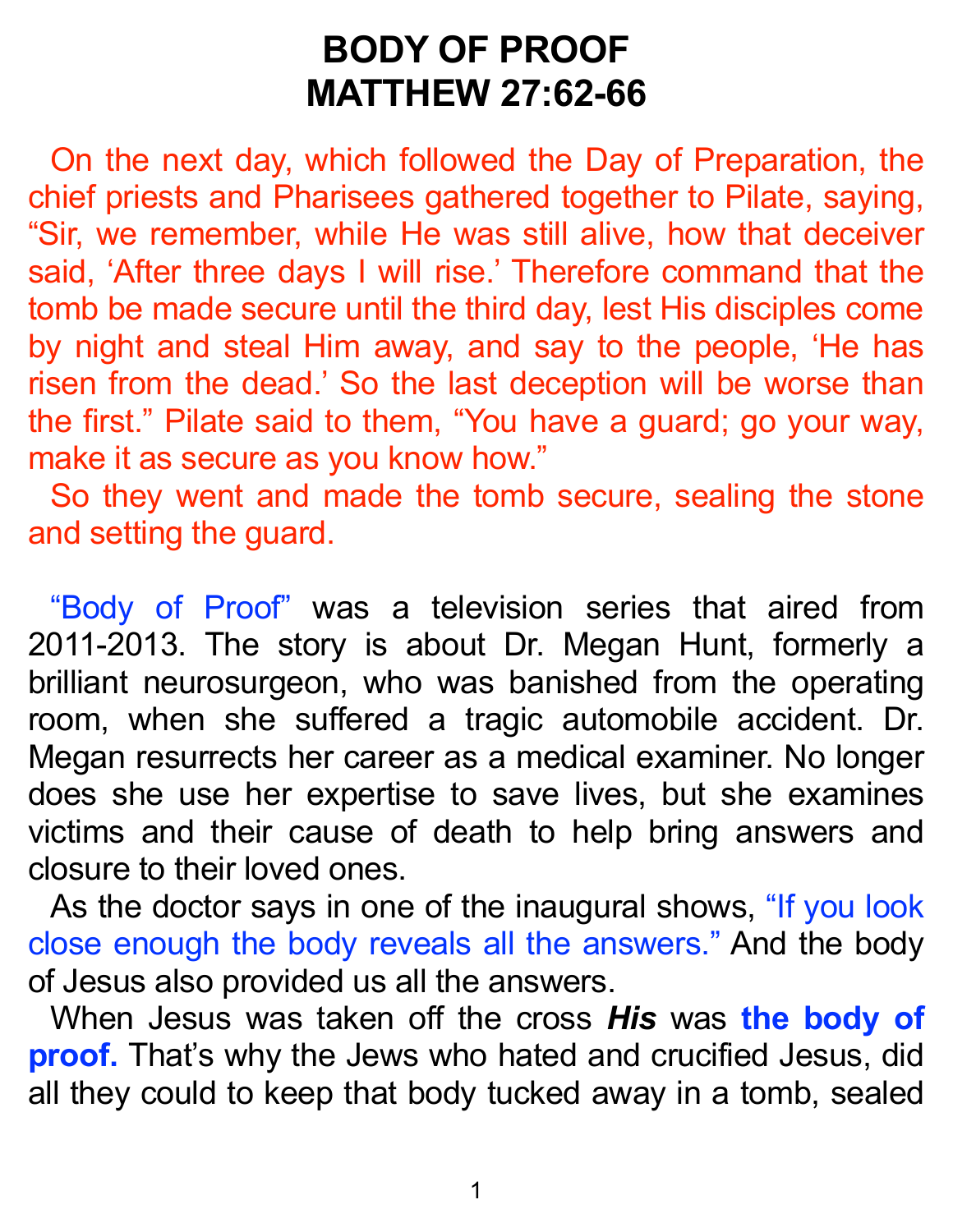with stone, even guarded by military troops. *His body would be the ultimate proof.*

It's interesting the apprehension that lingered in the minds of Jesus' enemies even after they succeeded in mocking His claims and extinguishing His life. Matthew 27 tells us what happened on the Saturday afterwards.

We *commemorate* Jesus' crucifixion on Good Friday. We *celebrate* His resurrection on Easter Sunday. But between those two days there was an uneasy, doubt-filled Saturday when precautions were taken. The Jews had *contemplated* what Jesus said, and remembered His words. Words that even His own followers had forgotten. Jesus had stated, *"After three days I will rise."*

Apparently, His enemies believed Him more than His friends. So, against all odds, the Jews anticipated their reaction in the event that Jesus pulled a rabbit out of His hat and did what none of them thought he could do. He had surprised them countless times before with the miraculous. Now they were unwilling to put anything past Him. None of them admitted He could actually rise, but they invented a counter explanation just in case He did.

That's why they paid a visit to the Praetorium to solicit the help of Governor Pilate. The Jews suggested maybe the disciples would launch a ruse - a con to bolster Jesus' claim as Messiah. His men might come at night, steal the corpse; then report He'd risen from the dead.

I'm sure they didn't really believe this could happen. The Jews had informants, intelligence sources spying on the disciples.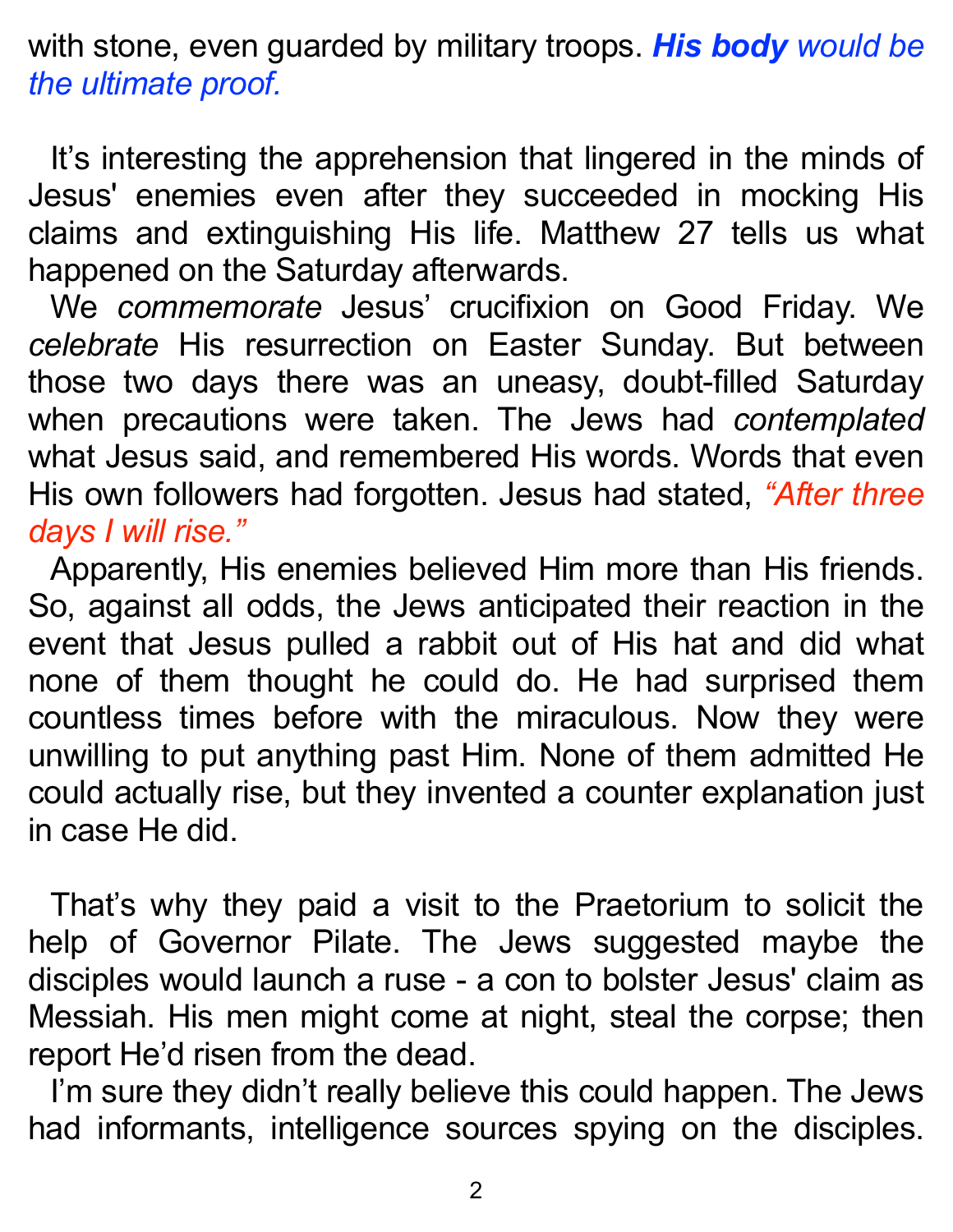They knew at that moment Jesus' men were hiding in the shadows for fear of suffering the same fate as their Lord. No way, would they come out into the open to try such a risky maneuver. They were laying low.

And notice what the Jews didn't suggest… No one claimed Jesus simply swooned, He fell unconscious due to a loss of blood and the trauma of crucifixion*.* Later *s*keptics will make that claim, but it never crossed the minds of the men who witnessed His suffering firsthand, and saw His body taken off the cross. They couldn't deny the obvious. His **body was proof**  of His death.

The Jewish leaders who were jealous of Jesus knew possession of that body was crucial to them controlling the narrative. As long as they possessed Jesus' corpse no one would believe He'd risen from the dead. Thus, their request of Pontus Pilate - *"let's seal Him up tight."*

And Pilate agreed*.* First, he rolled a stone over the mouth of the tomb. It was a heavy stone - chiseled to fit into the channel running across the tomb's opening. The stone and channel clamped down like a lock nut…

Pilate then issued an order and sealed the stone. He attached a waxed seal - the official insignia of Rome. If broken, the perpetrator would risk execution. It was a symbol of the most powerful human authority on Earth.

*They rolled a stone, sealed a stone, and finally posted next to the stone a military detachment.* Armed soldiers stood guard to protect the tomb from tampering. The frightened disciples wouldn't dare approach now. Jesus' body was buried behind obstacles, authority, and force.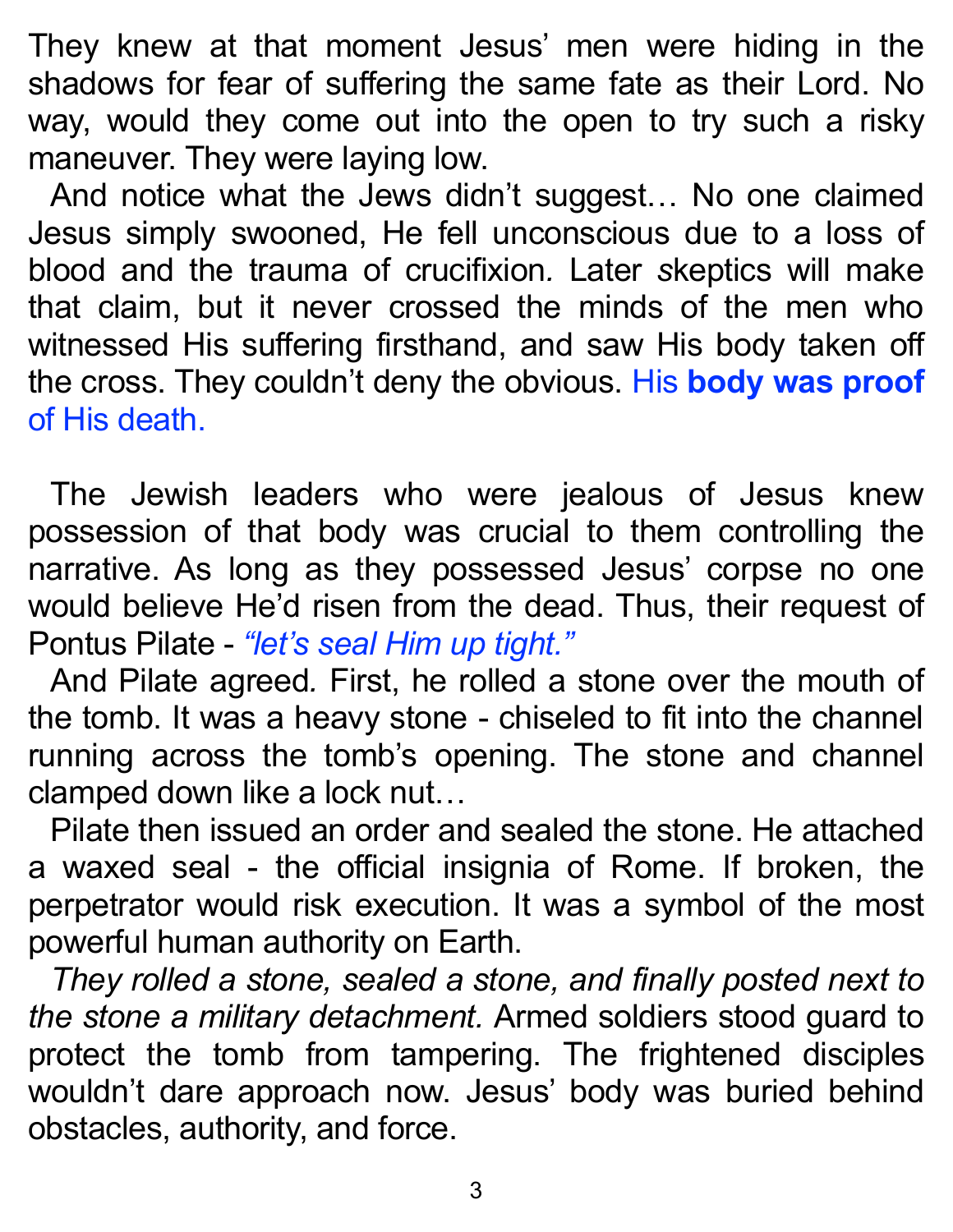But none of these three - *not physical obstacles, or human authority, or military force* are stronger than the resurrection power of Jesus! For three days after He was crucified, the body they had tried to control broke free.

Like a bird escaping from its cage, *the body of Jesus pried loose from the clutches of Satan, shed the penalty of sin, overcame death, defeated the grave, and frightened off the guard dispatched to seal the tomb.* The body they thought was under tabs - on a cold slab and locked away forever - came bounding from the grave.

Pilate rolled the stone to seal Jesus up tight, but God rolled the stone back to let the world see that Jesus was alive. **This world offers promises full of emptiness, but Easter offers emptiness full of promises.** The empty tomb promises hope, and life, and a better world.

But here's my point, **the body of Jesus controlled the narrative.** The Jews knew it, Pilate knew it, God certainly knew it… the body controlled the narrative.

*See an empty tomb - behold a risen body - and faith was alive…* But produce a dead Jesus, present a corpse for the world to examine, *and Christianity was dead* - a fairytale start with a brutal ending, a plane shot down on take-off. If the body didn't rise, folks would never believe.

It's interesting, that over the years many of Christianity's detractors have attacked the faith at this very point, **they deny Jesus' bodily resurrection.** Oh, they might believe He rose in spirit. That the life force of Jesus is now alive in the world today.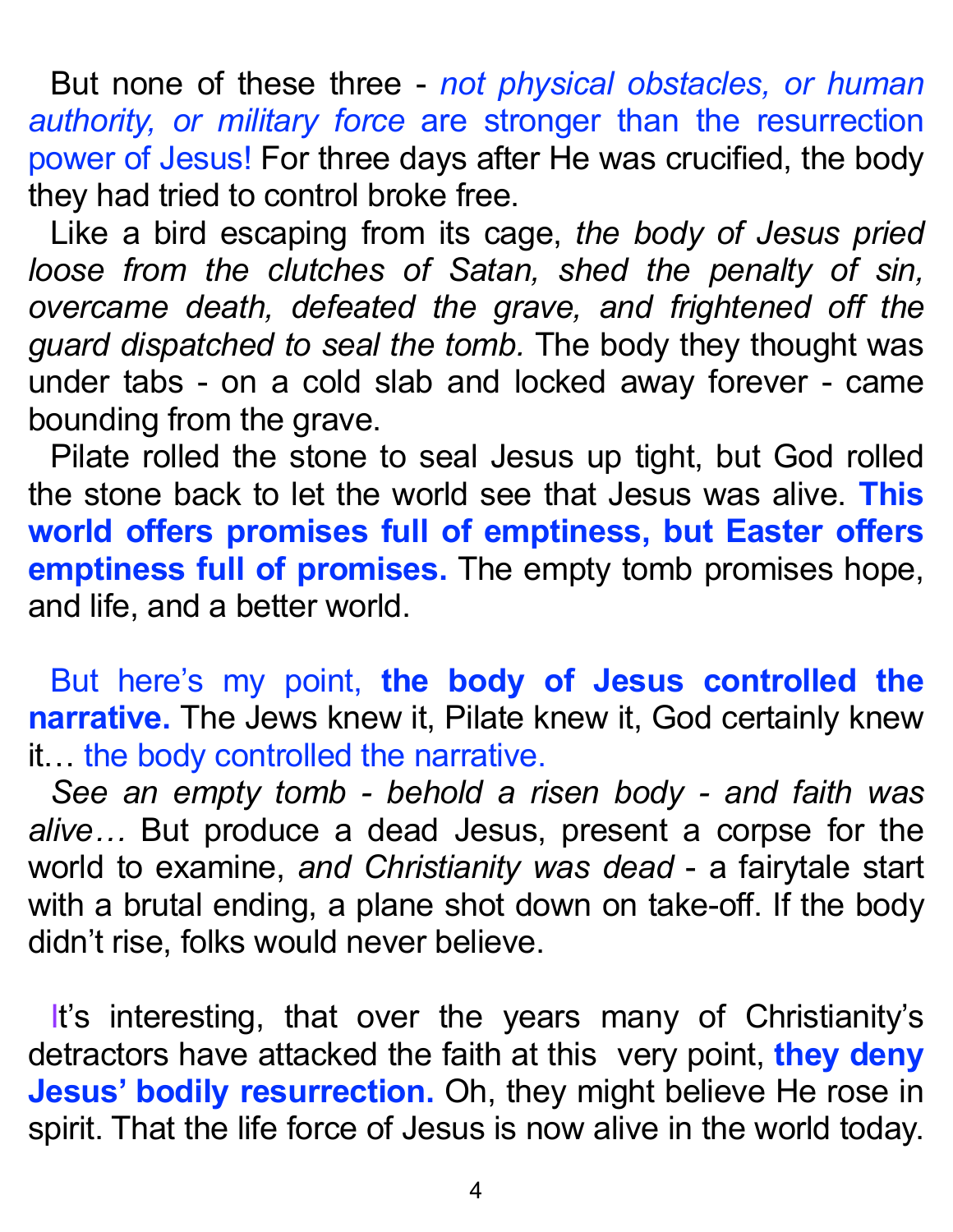The doubters say it doesn't matter that His body remains in the grave.

The late Episcopal Bishop, John Shelby Spong, was a Christian in name only. He was actually a heretical priest who tried to untether the Christian faith from the Bible, and the traditional creeds of the Church. He sought to create a progressive, humanistic version of Christianity that denied miracles and the supernatural. Spong said that faith in the Bible - in "revealed truth" - required the twisting of a 21st century mind into a pretzel.

Here's what Spong said about the Easter miracle, "I don't think the Resurrection has anything to do with physical resuscitation. I think it means the life of Jesus was raised back into the life of God, not into the life of this world, and that it was out of this that His presence - not His body - "was manifested to certain witnesses."

The heretical priest says that Jesus rose spiritually and returned to God, but in the physical world all that occurred was the start of a vibe, an optimism. His grave was still intact. His body was still on ice. There was no literal, historical resurrection. Jesus' body was still dead.

Yet, the Bible itself and the Apostle Paul warned us about heresies spouted by men like Bishop Spong.

Paul writes in 1 Corinthians 15:14-17, "If Christ is not risen, then our preaching is empty and your faith is also empty. Yes, and we are found false witnesses of God, because we have testified of God that He raised up Christ… And if Christ is not risen, your faith is futile; you are still in your sins!" Paul is saying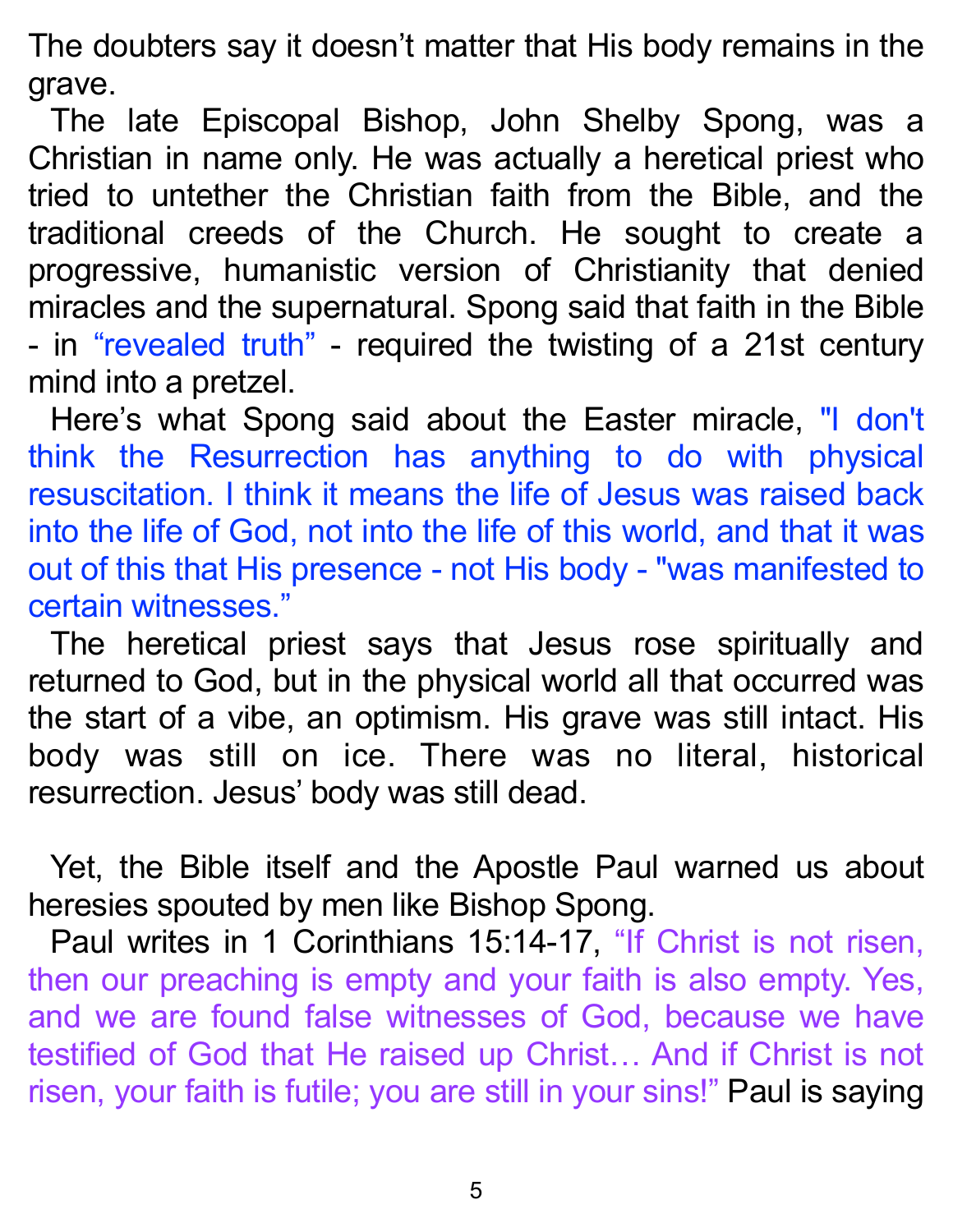if there is no literal, actual, bodily resurrection there is no Christianity.

If Jesus' body still lies in the grave; *then the devil still holds the victory, and sin has no solution, and death is still enforce, and the grave is a stopping point not a pitstop.* So again, **His body controls the narrative.**

The truth of the body's importance was hammered home to me recently in a very emotional, and visceral, and gutwrenching way. Most of you are familiar with my oldest son's recent battle with Covid-19. Zach was in a drug-induced coma from January 7th through February 3rd. For almost a month his body was asleep. We were unable to communicate with him in any meaningful way.

And for a lot of that time we watched him get worse. First there was swelling and a terrible rash. Then came a mysterious fever that came and went. At times His heart beat so fast it acted like it would pound out of his chest.

And we had no idea what damage had occurred or was being done. I dreaded the cat-scans, and the pictures we looked at of his horribly-scarred lungs. The guesses the doctors made about the possibility of brain damage drove me crazy, *and damaged my own brain.*

The last Saturday in January I spent all day by Zach's bedside. I knew his body was alive, but it seemed like he was a corpse. I wasn't sure whether I'd ever get my son back. On the way home I called the elders of our church and asked for their prayers. It was a really tough day.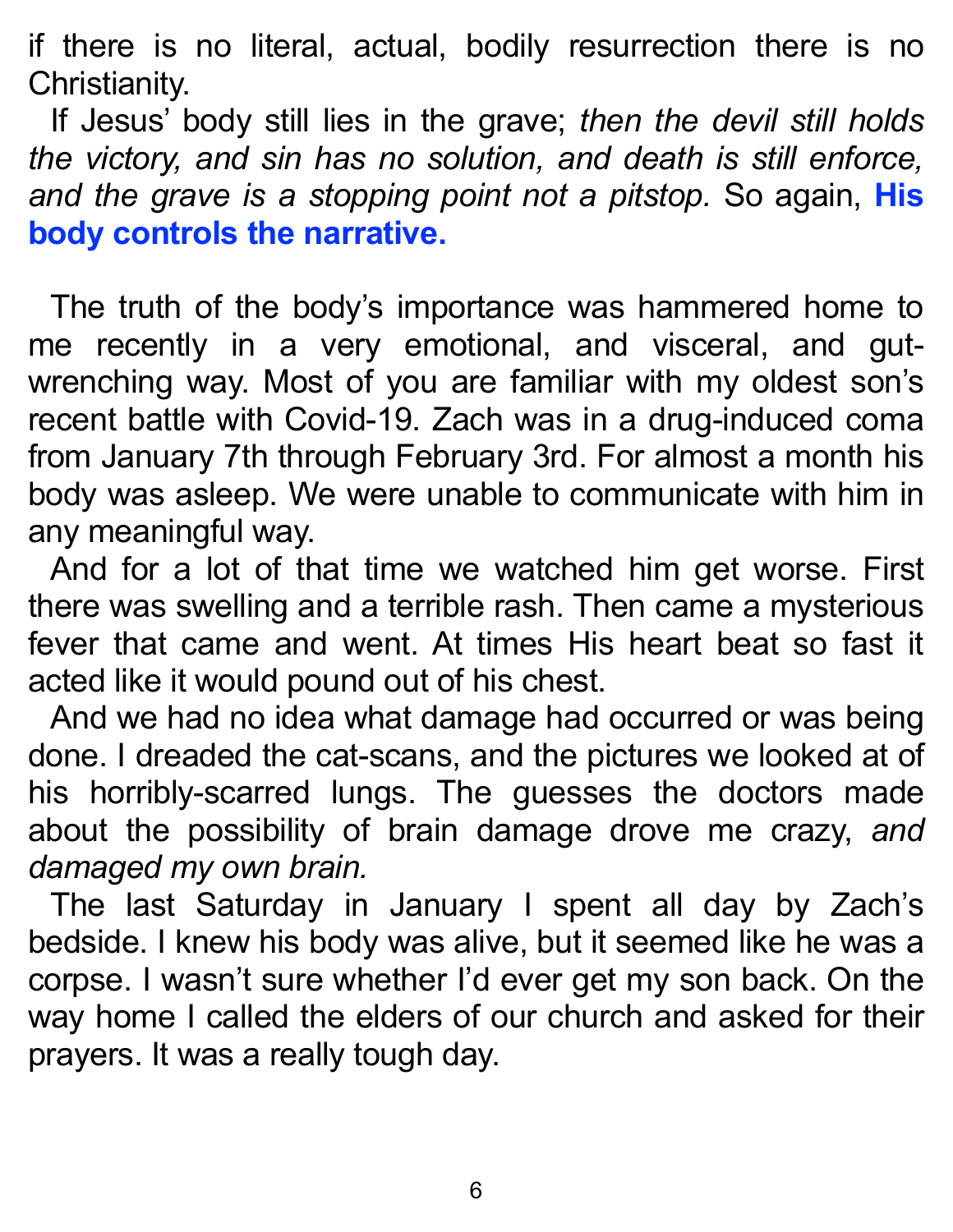But my Saturday was nothing compared to the disciples' Saturday. Imagine, these men knew the body of Jesus was a corpse. *I wondered if my son was alive inside,* but they knew their Lord was dead. The condition of Zach's body controlled the narrative in my life. And I'm sure the body of Jesus dictated the faith of His disciples.

His followers had a promise that Jesus would rise the third day, but that's hard to believe when the body you see is dead. And likewise, I believed God to be a good God. I prayed with all my heart for Him to heal my son, but it's hard on a heart, and it's difficult to have faith, when you're staring at a body that just won't wake up.

To finish my story, the next week Zach got worse. The doctors weaned him from the medicines, but his coma persisted. On that next Wednesday the doctor called to prepare us for the worst. The last line of his report read, "I am worried that he may not recover from this illness."

Just before I hung up the phone, I asked, *"Doctor, what would you need to see happen in order to give Zach a positive prognosis?"* He said, "Two things… First, he needs to wake up. And second, his breathing needs to improve." Well, the rest of that Wednesday and into Thursday I wrestled and prayed for God to wake Zach, and help him breathe. The only peace I could find was to put my son into the hands of God and leave him there!

And low and behold, it was Thursday afternoon when Zach opened his eyes. He woke up. It was as if God had said to me and our family, "I've chosen for Zach to live."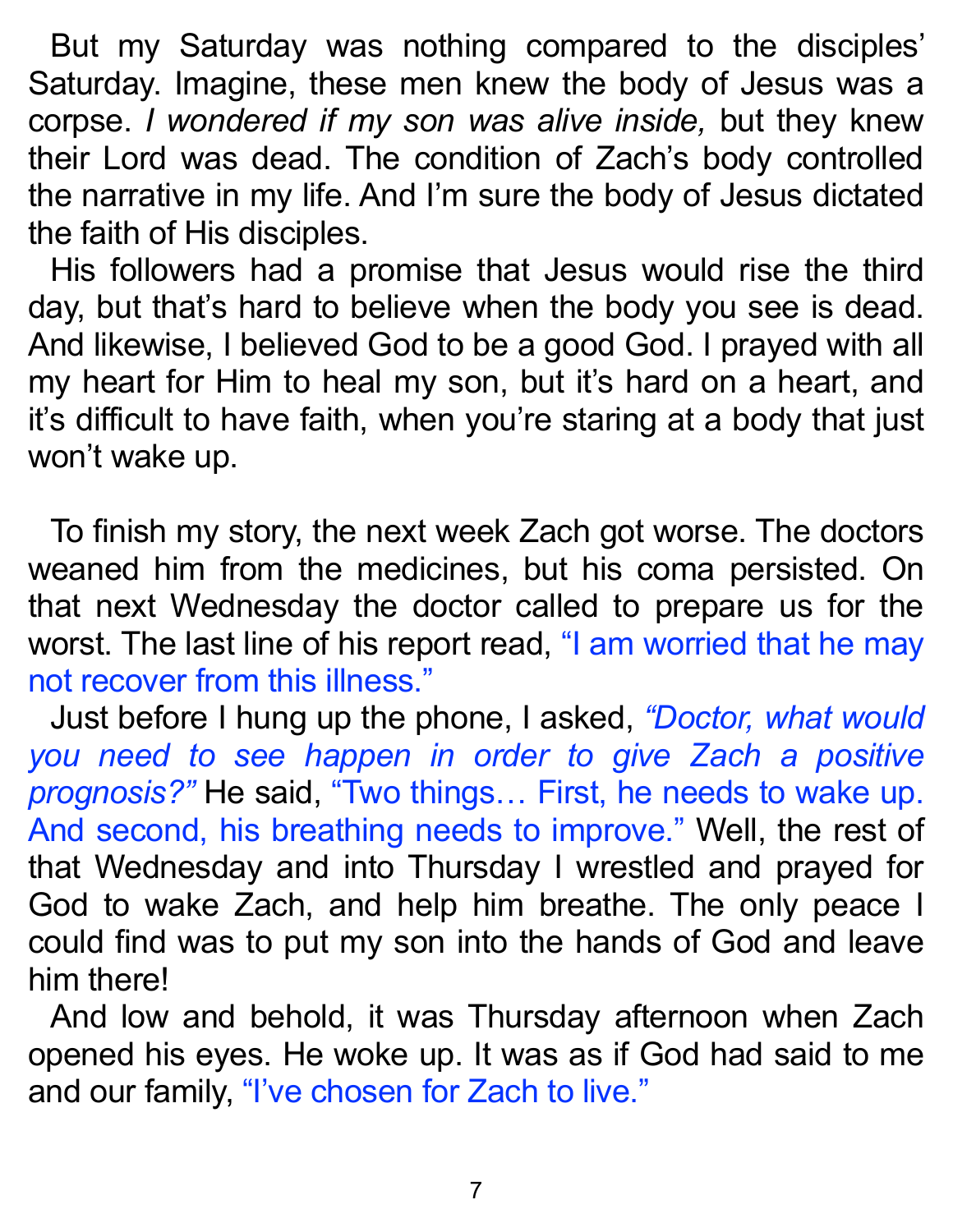My wife the nurse was still worried. She was not as excited to see Zach wake up as I was, and her concerns were warranted. Being awake created new challenges for him, but for me when my son's body seemingly came back to life it boosted my faith. It was easier for me to believe. I felt I now had a promise from God I could trust.

Zach's animated body was now **a body of proof.** God was not through with him. He still had purposes for Zach.

I'll never forget two weeks later when they plugged Zach's traech to let him speak. It was the first time we'd heard our son's voice in six weeks. We didn't know if he still had his voice, or if his mind worked well enough to use his voice. (Let me share the moment with you…)

When I heard my son belt out, "My name is Zach Adams," I wept like a baby. It was tears of joy. I think it surprised Zach. We now knew he would preach again. But here's my point, "the body controlled the narrative."

And this was the experience of Jesus' disciples. When their Lord rose from the dead, **His body** was **the body of proof!**  They could touch the scars in His hands and in His side. When they saw His risen body they believed!

For three-and-a-half years Jesus' body had performed miracles, **now they knew His body was the miracle.**

And for the next forty days His body was seen by the disciples in various places and at various times. Each sighting bolstered their faith. Every time their faith grew stronger. It was the appearance of the body that was slain, then rose, that stirred their hearts and fortified their faith. The risen body of Jesus was **the body of proof.**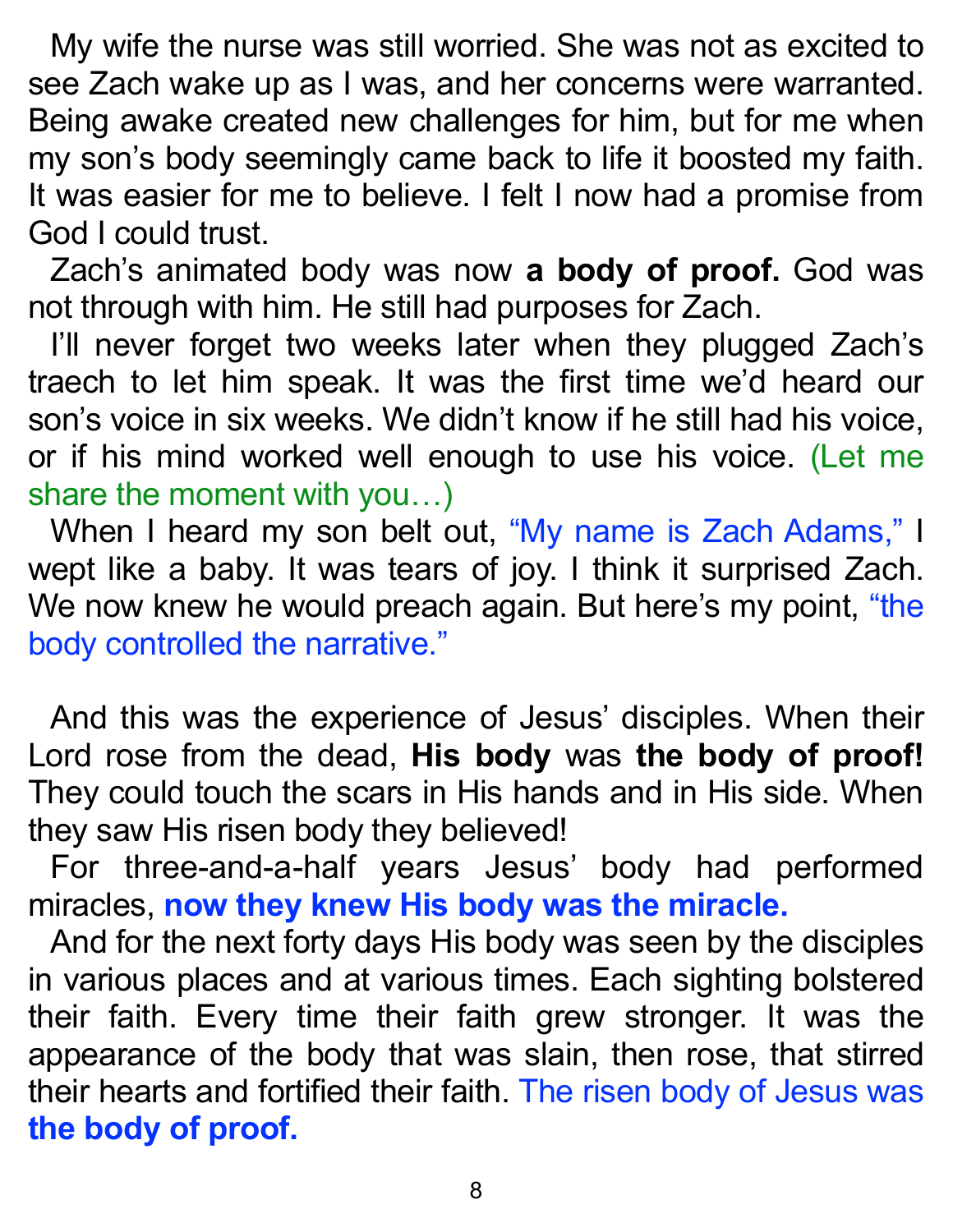At the end of those forty days Jesus took His disciples to a mountain outside Jerusalem, and on the Mount of Olives they watched Jesus' body ascend into heaven.

We're told in John 20:29 that days earlier, Jesus had said to one of His disciples, "Thomas, because you have seen Me, you have believed. Blessed are those who have not seen and yet have believed." Jesus was speaking of us. Thomas and His first disciples believed because they saw. Yet we have not seen, yet believe.

In a sense, we're more blessed than the first disciples. You and I believe having never seen the body of Jesus!

*But wait! Is that true? Is that really true? Haven't we seen the body of Jesus? Haven't you interacted with the body of Christ in our world today?* Let's think again…

Yes, the literal, actual, resurrected body of Jesus is in heaven at the right hand of God going to bat for us. He's pleading, and praying, and petitioning the Father for us.

Yet in another sense, we have seen a tangible expression of Jesus' body in the world today. Our faith is influenced by His body - that is, His body **"the Church."**

In 1 Corinthians 12:27 Paul speaks to the believers in Corinth, "Now you are the body of Christ, and members individually." *Where have we seen the body of Jesus?* Well, look around you this morning, **we are His body!** The people sitting next to you are His hands and feet.

And the body of Christ is still **the body of proof!**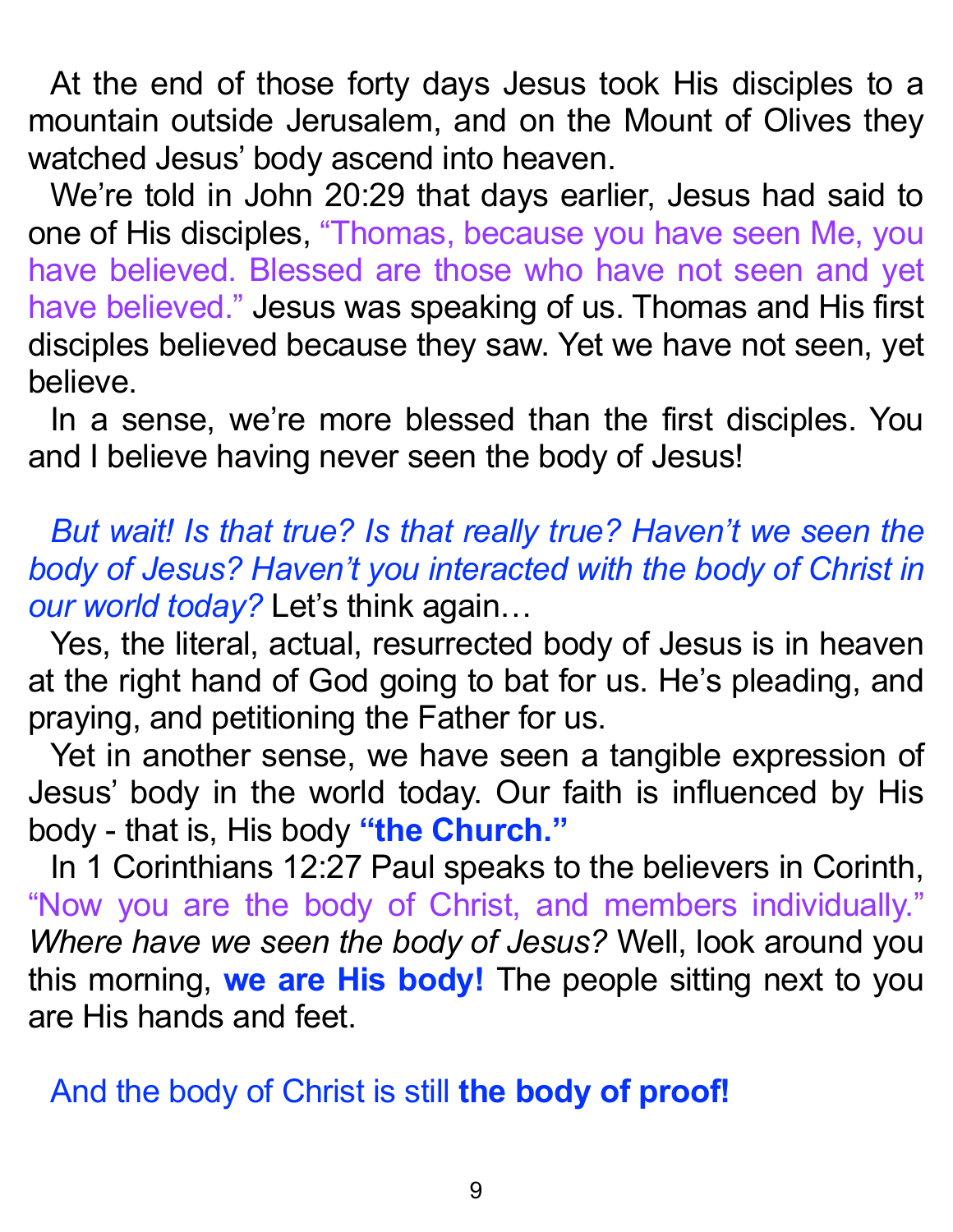Jesus is still on the move in our world today. He still has work to do and miracles to perform. But in going and doing He uses us. He moves through our feet. He touches through our hands. He speaks through our lips.

In 1 Corinthians 12 Paul says we're all members of His body, and each of us has a specific function. No two believers are redundant. We all have a special place, and when we're led by His Spirit, and work together we make up the beautiful and powerful **body of Christ.**

Yet sadly, over the last two years of the world-wide pandemic, in some places the body of Jesus has been left for dead and buried. For the last two years many believers rolled the stone over the mouth of the tomb, and hid from the virus. At times people stopped going to church in person, and were online worshippers only.

Last Easter a Pew Research survey revealed that only 40% of Christians attended an in-person church service.

And listen carefully, I can understand! I've wondered if I had been more cautious could it have saved my son all that he's been through the last four months? I'm a pastor who's now been impacted by this tragedy in as personal a way as possible. Caution is definitely warranted.

That's why here at Calvary CSM we're committed to providing a mask-only section of seating in our sanctuary… And livestreaming is now a permanent part of our ministry. For a variety of reasons the live-stream is a convenient and healthy option for people. Folks who are elderly, or sick, or at work, or traveling, or out of town can still join us online. I'm thankful for the technology.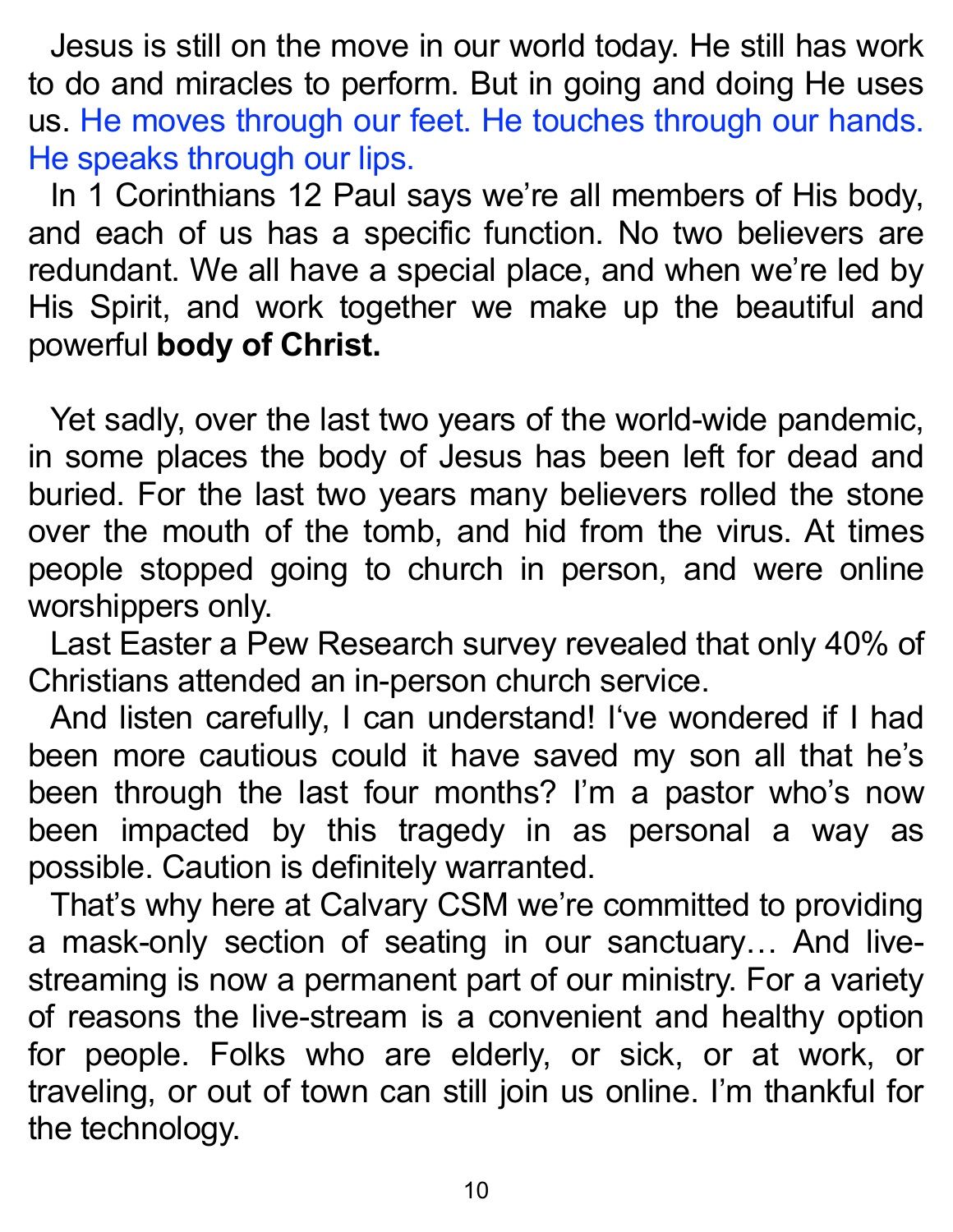But I'm also a pastor who reads my Bible, and there is an inescapable calling on Christians, and Christian communities, to be *the body of Christ* in our world today.

For just as Christianity would've died in its infancy without a body, the resurrected body of Jesus - likewise even in the 21st century the witness of Jesus is still incomplete without His Body. You and I, His Church, are now the living, breathing, touchable, audible, even resurrected body of Jesus. As we've learned in Romans 6 we died with Christ and rose with Him. Resurrection power now flows through us. We are **His body of proof.**

I'll never forget speaking to a pastor friend of mine right after the pandemic hit and churches began broadcasting their services online only. He told me how much he was enjoying the people-less format. For him less people meant less problems. He said as long as folks kept sending in their offering he was fine with the arrangement and hoped it continued. I couldn't believe what was coming out of his mouth. He'd totally thrown shade on the body of Christ - **it is the body of proof!**

At Christmas we celebrate the Incarnation, the birth of Jesus' body… To save us, on the cross Jesus had to die a physical death, again a body was necessary… Then to prove He was who He said He was, Jesus needed to overcome death. Thus, He had to rise bodily… And He has promised to come again, not just in spirit. His body will split the eastern sky and come in the clouds…

And just as the body of Jesus is necessary to fulfill all these doctrines of Christianity, it is also needed today if the Church is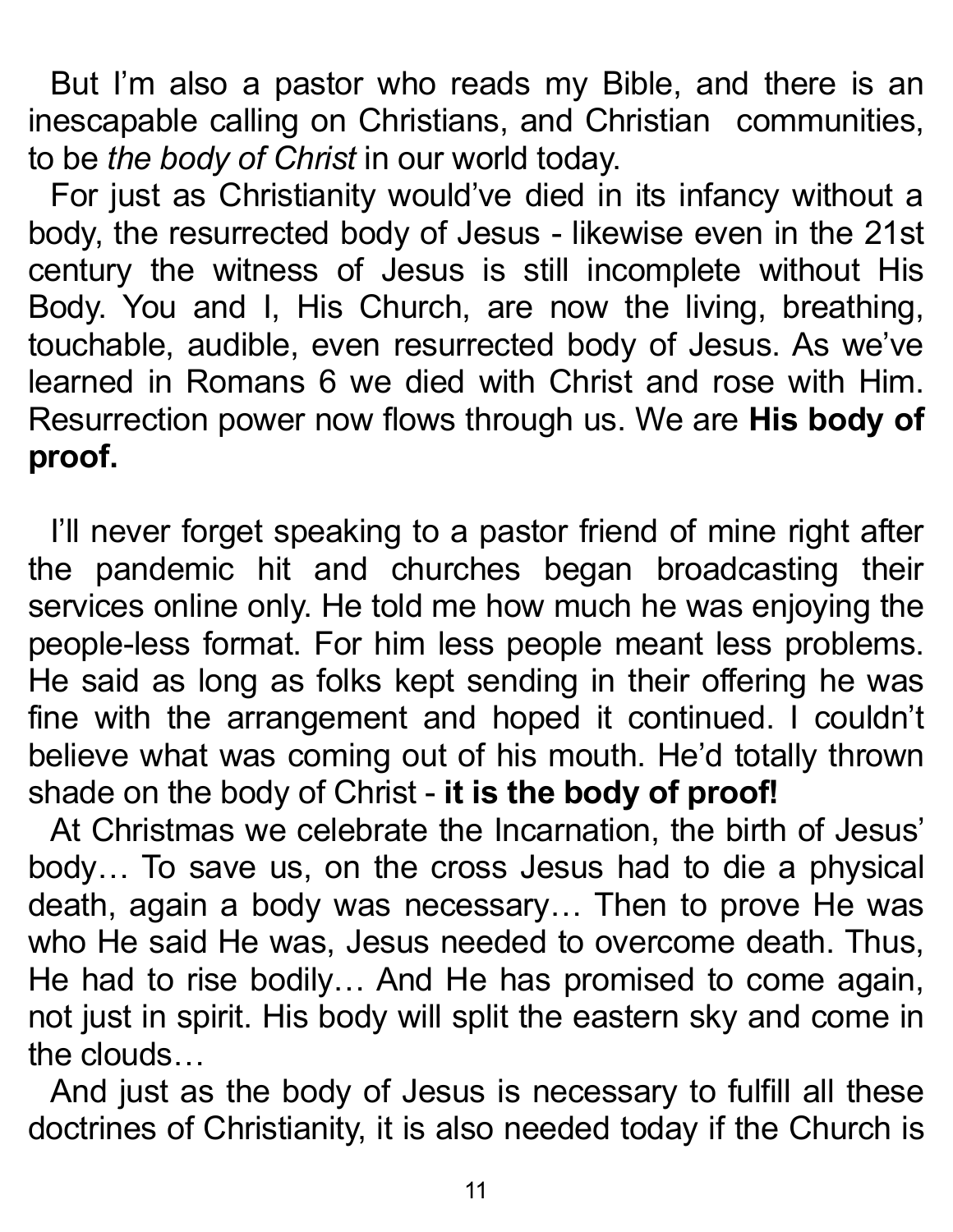going to be, and do, and go, and satisfy the purposes God intends. **A body still drives the narrative.** Christianity is not Christianity, Church is not Church, discipleship is not discipleship without His body.

The term "church" used in the New Testament is the Greek word "ecclesia" - which literally means "the called out ones." It implies a gathering or assembling of people.

Of course, that's what exists on a Zoom call, or in the comments section of a livestream - and again, please understand I'm not against the use of these online tools. But you can no more reproduce a real church body online, anymore than you can substitute a spiritual resurrection for a real, bonafide, bodily resurrection.

There are online churches today that offer communion and baptism through digital avatars. For me, that's a bridge too far. When I eat the bread I crunch it between my teeth to remind me of the grinding the body of Jesus endured. I look for my reflection in the swirl of the wine as I put it to my lips. Communion reminds of the real-world sacrifice Jesus made for me. As in the case of my son, in the physical presence of a body my experience is more visceral, more emotional, more impactful. Something gets lost in the virtual worship of cyberspace.

It's interesting to me that in the Old Testament when the Hebrews were told to worship and sacrifice to God they were required to leave their houses and journey to the Temple. They were required to *"go up"* to Jerusalem..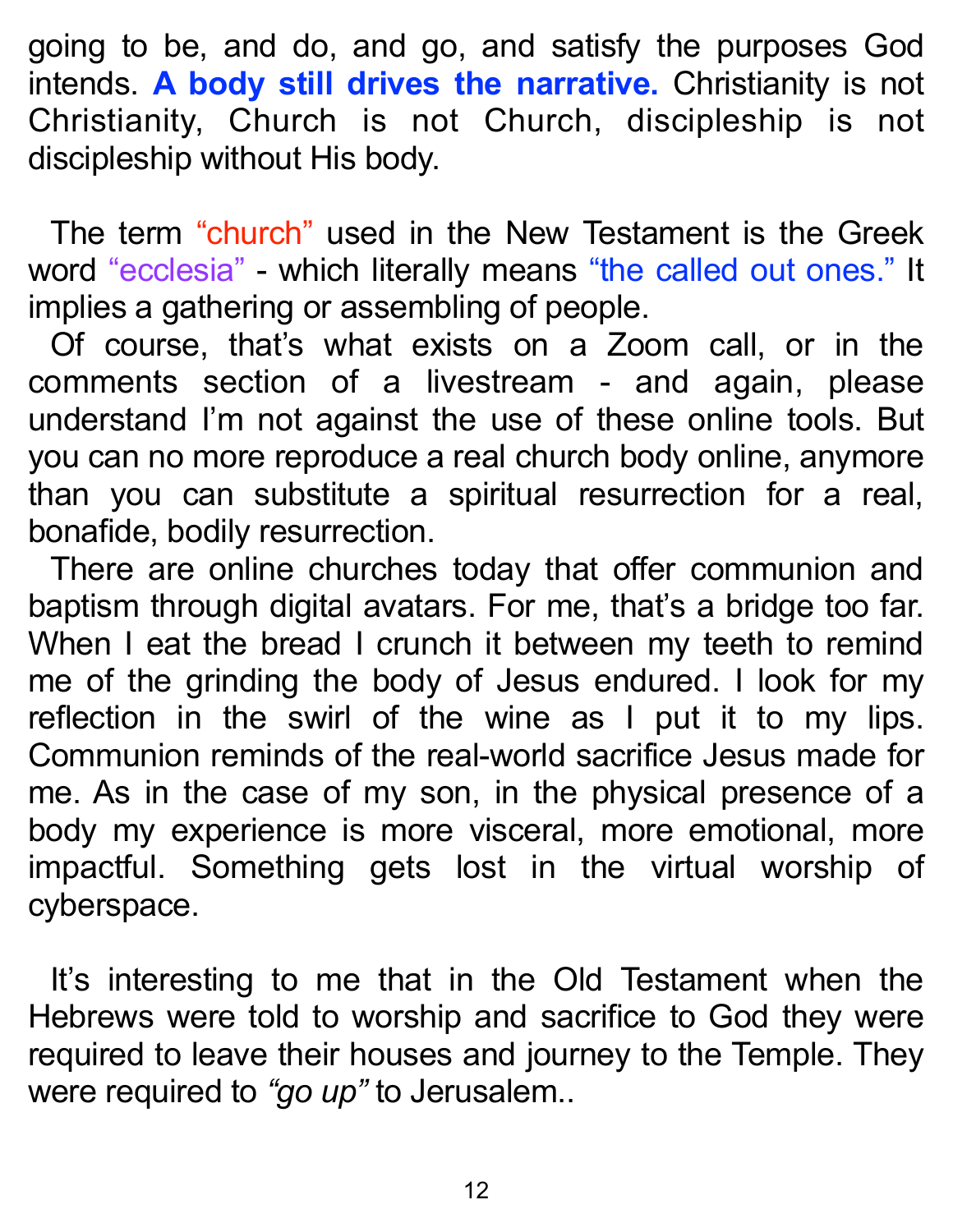And often this journey was risky. Depending on where they lived the pilgrims had to travel many miles and traverse dangerous terrain - even endure the threat of robbery and flash floods. Yet remaining at home and participating symbolically or remotely was not an option.

There was something about the rubbing shoulders with random neighbors… the journey exposed you to tribes and people groups with whom you didn't normally see or associate with - and this indiscriminate clumping together of different people was important in God's mind.

Apparently, the impact this made on the worshipper was a needed part of their worship and spiritual growth.

In contrast, the problem with online worship is it doesn't force you to do anything inconvenient or taxing. Rather than encourage you to sit next to someone who doesn't look like you, or smells odd, you can worship and study from a distance. You can choose isolation.

I just think that's why God told Israel to go up to the Temple. In a multitude of ways it pushed them outside of their comfort zone. And God knew that a big part of worship is being pushed outside of our comfort zone…

This is why He required the same of the New Testament Hebrews. Hebrews 10:24-25 tells us, "And let us consider one another in order to stir up good works, not forsaking the assembling of ourselves together, as is the manner of some, but exhorting one another, and so much more as you see the Day approaching." Stirring up and exhorting *can* be done online*,* but body to body to body creates a more genuine and visible expression.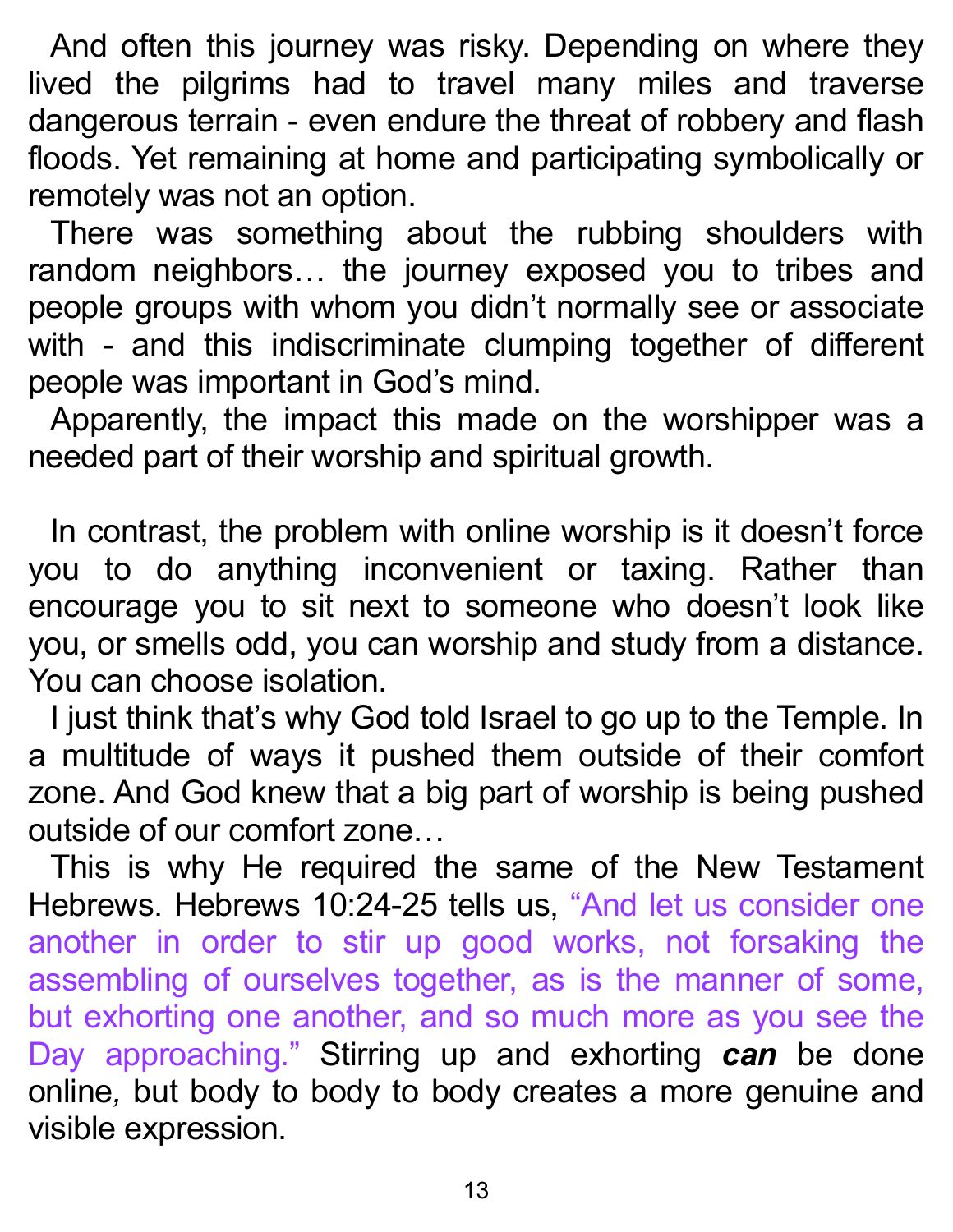Recently, I read an article in the New York Times, of all places, entitled, "What We Lose When We Livestream Church." Author Collin Hansen writes, "The body of Christ, or church, isn't the same when you separate its members. The hands and feet and ears and eyes need to be assembled for this body to work for the good of all."

Hansen admits that *actual church* is not as convenient as the *virtual version.* You can go to online church in your PJs, or before your daughter's travel soccer game, or on the way home from your lake house. But there is much we lose when we abandon the nitty-gritty of on-site, buns in the seats, shoulder to shoulder church.

The article goes on to suggest believers need to hear babies crying in the nursery - *it reminds them of the church's next generation…* They need to see Bobbie Jo's friend they've been praying for walk in with Bobbie Jo *- it shouts to us that God is still answering prayers…*

Rather than click your mouse after a few minutes and log onto another church's livestream, we should be forced to hear the musician hit a sour note or sing a bit out of tune - or listen to a sermon that may not be the pastor's best - *for both are subtle reminders that God uses imperfect instruments…* We need to bump into the guy who's hungover, but came that morning out of guilt. *He could use someone to extend to him some grace…*

We need to be there when the homeless person sits quietly through the service only to afterwards ask for a little help… We need to **taste** the bread and wine… And feel the anticipation in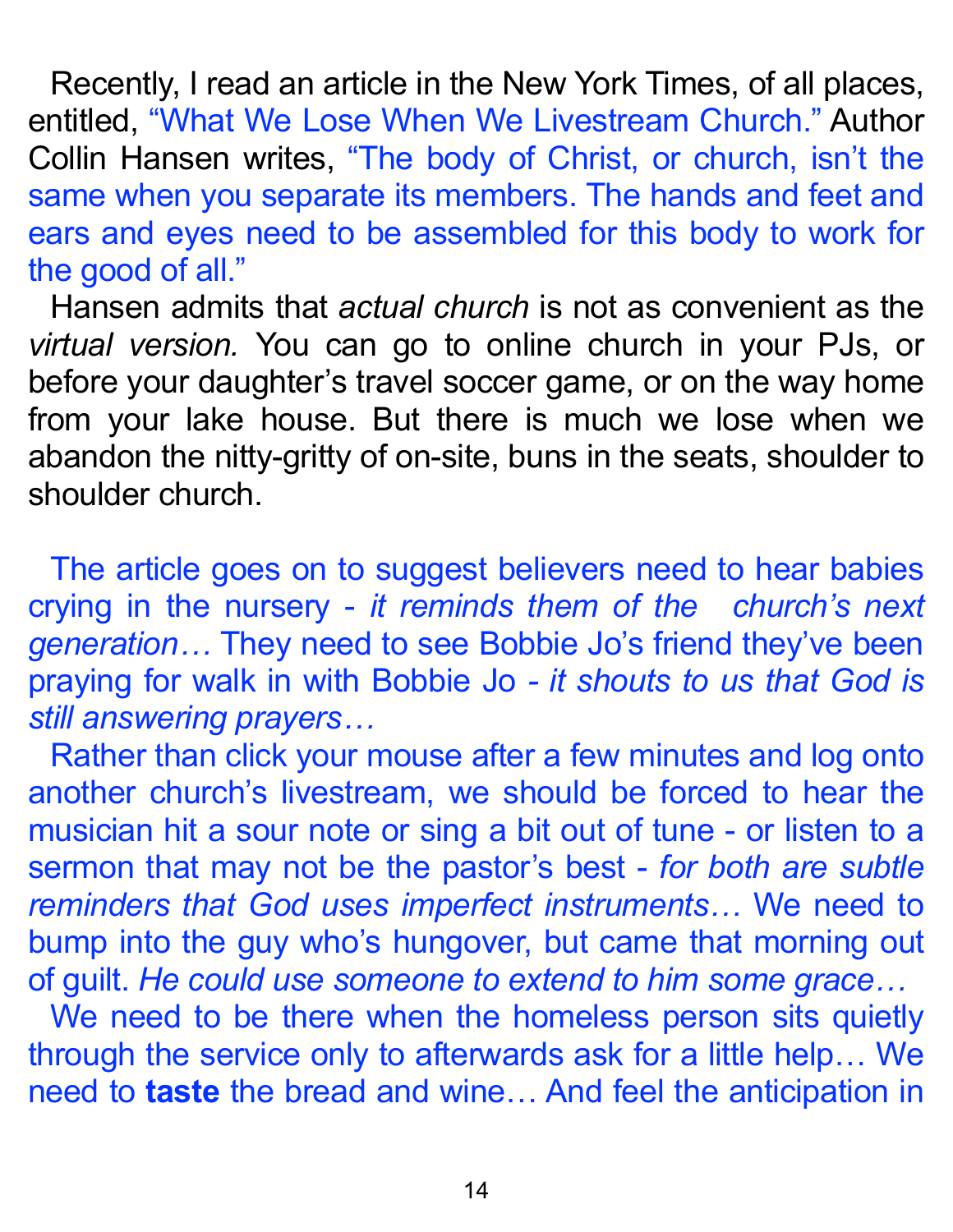the room at the beginning of a service… Or the tension in the air during the altar call…

We need to be there to applaud when a new believer rises from the baptismal waters, and loud enough for them to hear us… We need the sensation of fighting back the natural embarrassment we feel when we raise our hands in praise… I need the embrace of your hand squeezing my hand, or at least your knuckles rubbing my knuckles *- it reminds me that the*  body of Christ is not just theoretical. It really is a body with *hands and feet!*

It reminds me of the old grandpa who could no longer hear or see, yet he attended church every single Sunday. One day his kids questioned him, "Gramps, why do you still go to church. You don't see anyone. You don't hear anything. It just seems you're wasting time."

That's when the old man answered, *"The reason I go to church is I want everyone to know who's side I'm on."*

And I think this speaks a great truth. There is *an accountability* that exists, and *a witness* that's expressed when your car rolls out of your driveway on Sundays and heads to church. Neighbors see. They take notice. Over time they put two and two together. It's accountability for you, and a witness to them, and it really does matter.

For the six weeks in March and April 2020 when we shut down our in-person services it didn't take long before new and younger believers to begin to struggle. They missed the accountability and the camaraderie of just being together with like-minded people. Church served as a reminder that they weren't in it alone. That they were part of a family, a real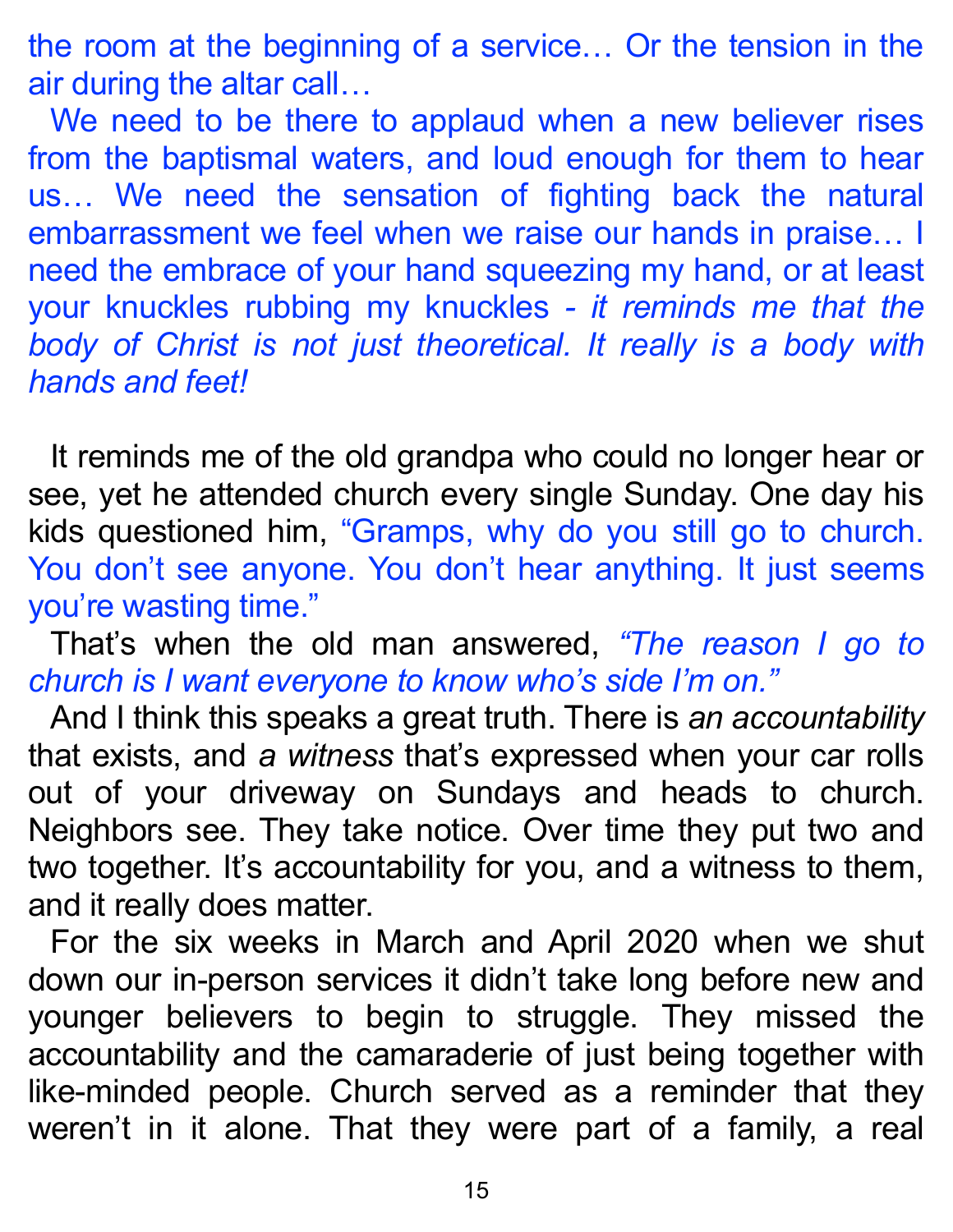community of faith. And over time this is a remembrance that all Christians need.

In fact, the Body of Christ, the Church, is what the whole world needs! Imagine a world without this **body of proof,** just a church online, meeting in the webs of cyberspace. *Would we touch as many lives? Could we show as much love? Would our impact be as tangible and effective?* I don't think so. Remember, Jesus served people and washed their feet. He knocked off the street dust and pointed them to a better way. *How is that done without a body that can stoop, and lift, and lend a hand?*

Oh, we can broadcast sermons on the internet, but again something is lost when the world can't see people living out those sermons in imperfect, but sincere ways.

How do you look people in the eye and tell them the truth in love without a body that enables that form of communication? Texting and You Tube won't bandage wounds and heal hurts. If it did God would've emailed us, or logged us onto a website; instead He became one of us. He sent us Jesus, **a body,** to teach us physically and tangibly. A big part of Christianity is the ministry of presence. It's how healing occurs and love is conveyed.

There is a lost world out there *(and it's getting more and more lost by the minute)* that doesn't share our Christian worldview, nor does it relate to God in truth. If this world is to believe in the risen Christ it needs to see **His Body.** We need to be Jesus' hands and feet and tongue. As individuals on a daily basis, but also together, you and I need to be the living Lord's **body of proof.**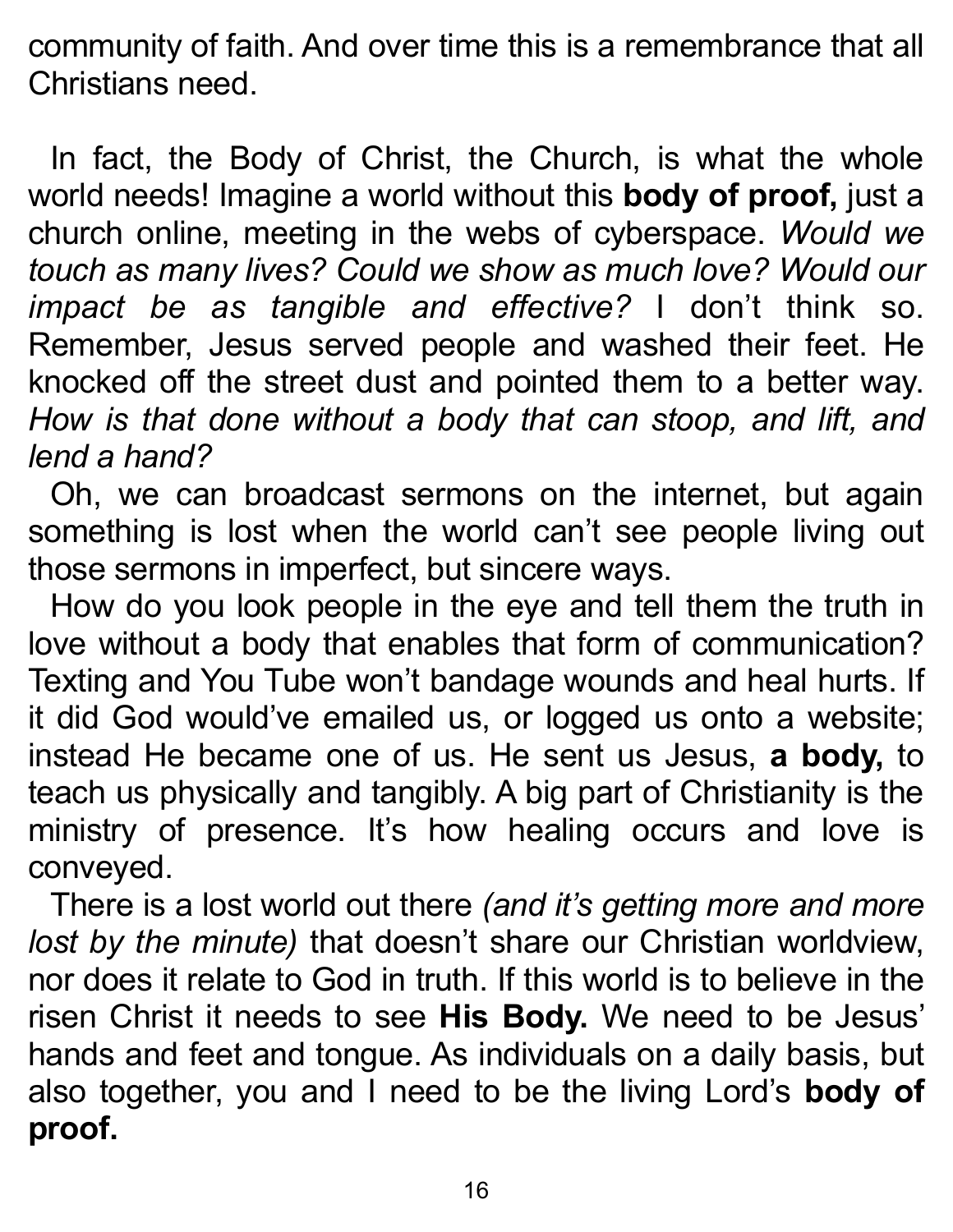Remember, when you purchased Christmas gifts for your children, and the packaging read, "Some assembly required..." Well, the same is true for the Church!

Yes, online tools and virtual meetings can be used on occasion. I appreciate their convenience. **But some assembly is still required.** Together we are a body, the body of Christ, and **His body** still drives the narrative.

If I stood here today and declared that Jesus has risen in spirit - whether or not His body came back doesn't really matter you'd storm the pulpit and throw me out on my ear, *and rightly so*. But to a lessor degree some of us have said in regards to the Church, that it's the Spirit of Christ that matters, and whether or not the body comes back is secondary. *I suggest that's just as false!*

Just as the risen Christ was **the body of proof** for first century believers. Today, the Church serves as **the body of proof** for 21st century believers. In the first century people didn't believe unless they saw His body, and folks today won't believe without seeing the Body of Christ.

As we're told in 1 John 3:14, "We know that we have passed from death to life, because we love the brethren." The evidence of Jesus' resurrection power in the world today is the love we express to one another.